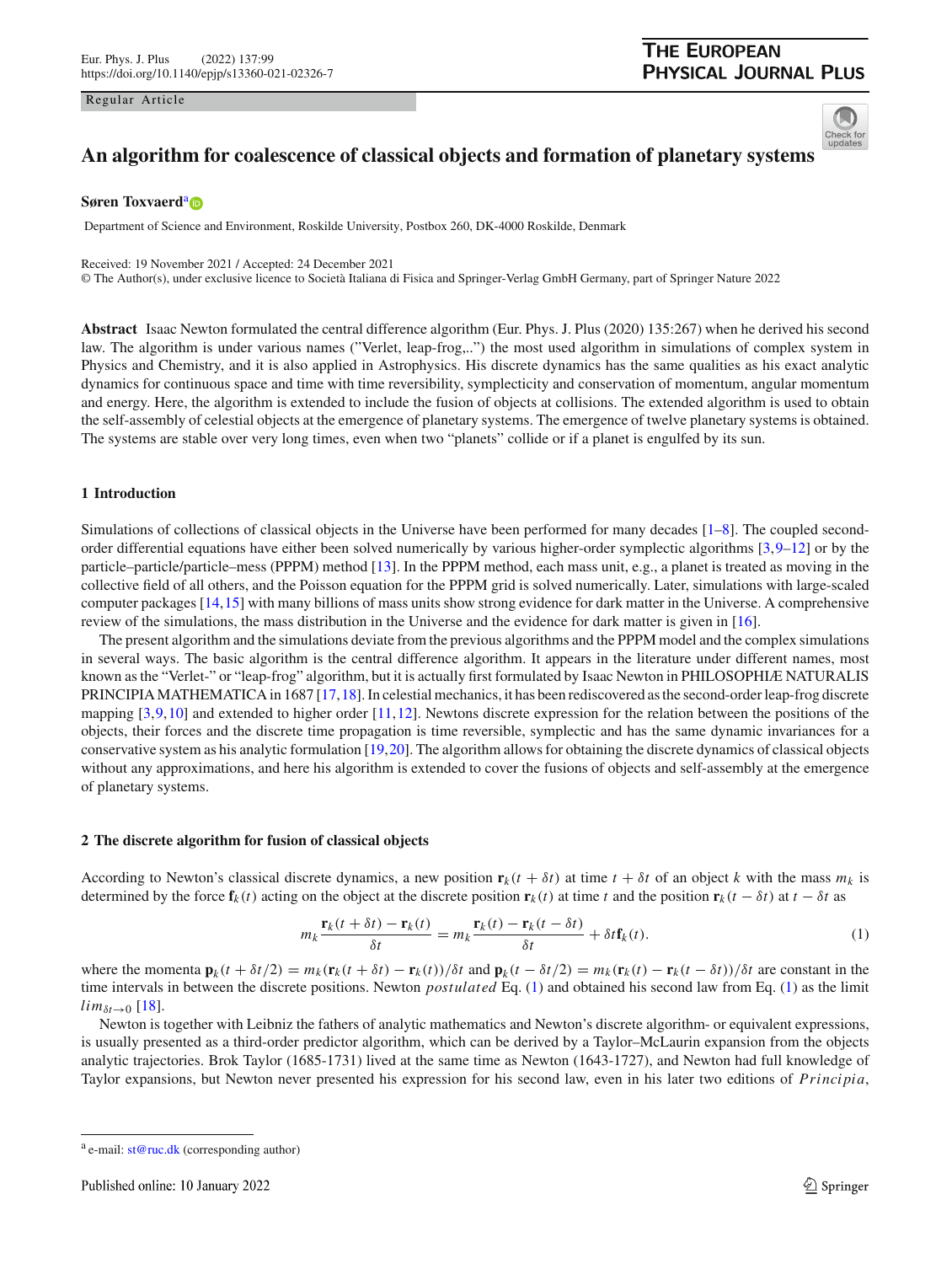as the first and leading term in an analytic expansion. And with good reason because, unlike algorithms obtained by higher-order expansions, his discrete algorithm has all the qualities of the analytic analog.

Isaac Newton obtained his second law as the limit expression  $lim_{\delta t\to 0}$  of the central difference in momentum for a planet at a discrete change δ*t* in time. But he noticed in *Princi pia* at the derivation of the law that the areas of three triangles in his geometrical construction of the discrete trajectory of a planet are equal, *an irrelevant observation for the derivation*, but he did not mention the consequence of the equal areas. It is Kepler's second law, and the young Newton must immediately, when he postulated the law have realized, that his discrete relation Eq. [\(1\)](#page-0-0) at least explains Kepler's second law. But he did not mention it at the derivation of the second law, even much later when he wrote *Princi pia*, nor in his second- or third editions of *Princi pia* [\[17](#page-7-9)]. The fulfillment of Kepler's second law is a consequence of the conserved angular momentum in his discrete dynamics [\[22](#page-7-15)]. An explanation for that Newton on the one hand noticed the equality of the areas of the triangles, and on the other hand did not noticed that this explains Kepler's second law could be, that he believed that the exact classical dynamics first is achieved in the analytic limit with continuous time and space. But this is in fact not the case, his discrete dynamics has the same invariances as his analytic dynamics. Due to the time symmetry, it is time reversible and the algorithm is also symplectic [\[3,](#page-7-2)[9,](#page-7-3)[10](#page-7-11)[,23\]](#page-7-16). The conservation of momentum and angular momentum is ensured by Newton's second and third law, because the sum of the forces between the objects in a conservative system is zero. The algorithm conserves also the energy, but it is, however, not obvious because of the asynchronous appearance of positions and momenta, and thereby the asynchronous determination of the potential- and the kinetic energy. But one can prove that the discrete algorithm conserves the energy [\[20](#page-7-14)] and also show that there (most likely) exists a "shadow Hamiltonian" nearby the Hamiltonian for the analytic dynamics and where the discrete positions are located on the shadow Hamiltonian's analytic trajectories [\[19](#page-7-13)[,21,](#page-7-17)[22](#page-7-15)]. So the discrete dynamics has a constant energy given by the energy of the shadow Hamiltonian. Newton's discrete algorithm has been rediscovered several times, most known by L. Verlet [\[24\]](#page-7-18), and it appears with a variety of names: Verlet-, Leap-frog,...[\[22](#page-7-15)]. Almost all molecular dynamics (MD) simulations of complex physical and chemical systems and many celestial mechanics simulations are performed with Newton's discrete algorithm.

It is convenient to reformulate Newton's algorithm as the "Leap frog" algorithm

<span id="page-1-0"></span>
$$
\mathbf{v}_k(t + \delta t/2) = \mathbf{v}_k(t - \delta t/2) + \delta t/m_k \mathbf{f}_k(t),
$$
\n(2)

with the velocities  $\mathbf{v}(t + \delta t/2)$  and  $\mathbf{v}(t - \delta t/2)$  and the positions

<span id="page-1-1"></span>
$$
\mathbf{r}_k(t + \delta t) = \mathbf{r}_k(t) + \delta t \mathbf{v}_k(t + \delta t/2),\tag{3}
$$

so the new positions at  $t + \delta t$  are obtained in two steps, first by calculating the new (mean) velocities  $\mathbf{v}_k(t + \delta t/2)$  in the time interval  $[t, t + \delta t]$  from the old velocities  $\mathbf{v}_k(t - \delta t/2)$  in the previous time interval and the forces  $\mathbf{f}_k(\mathbf{r}_k(t))$  at the positions  $\mathbf{r}_k(t)$ , and then the new positions  $\mathbf{r}_k(t + \delta t)$  are obtained from the velocities  $\mathbf{v}_k(t + \delta t/2)$ .

Newton's discrete algorithm is here used as a starting point for a formulation of a discrete algorithm for the irreversible fusion of spherical symmetrical objects by classical dynamics with inelastic collisions. The derivation of the algorithm is governed by a desire to preserve as much as possible of the invariances of Newton's dynamics.

2.1 An algorithm for coalescence of classical objects and formation of planetary systems

The classical discrete dynamics between *N* spherically symmetrical objects with masses  $m^N = m_1, m_2, ..., m_N$  and positions  $\mathbf{r}^N(t) = \mathbf{r}_1, \mathbf{r}_2, \dots, \mathbf{r}_N$  is obtained by Eq. [\(2\)](#page-1-0) and Eq.[\(3\)](#page-1-1) with extensions.

According to Newton's shell theorem [\[25](#page-7-19)], the force,  $\mathbf{F}_i$ , on a spherically symmetrical object *i* with mass  $m_i$  is a sum over the forces,  $f(r_{ij})$ , caused by the other spherically symmetrical objects *j* with mass  $m_j$ , and it is solely given by their center of mass distance  $r_{ij}$  to *i* 

<span id="page-1-2"></span>
$$
\mathbf{F}_i(r_{ij}) = \sum_{j \neq i}^N \mathbf{f}(r_{ij}) = -\frac{Gm_i m_j}{r_{ij}^2} \hat{\mathbf{r}}_{ij}.
$$
\n(4)

Let all the spherically symmetrical objects have the same (reduced) number density  $\rho = (\pi/6)^{-1}$  by which the diameter  $\sigma_i$  of the spherical object *i* is

$$
\sigma_i = m_i^{1/3} \tag{5}
$$

and the collision diameter

$$
\sigma_{ij} = \frac{\sigma_i + \sigma_j}{2}.\tag{6}
$$

If the distance  $r_{ij}(t)$  at time *t* between two objects is less than  $\sigma_{ij}$  the two objects merge to one spherical symmetrical object with mass

$$
m_{\alpha} = m_i + m_j,\tag{7}
$$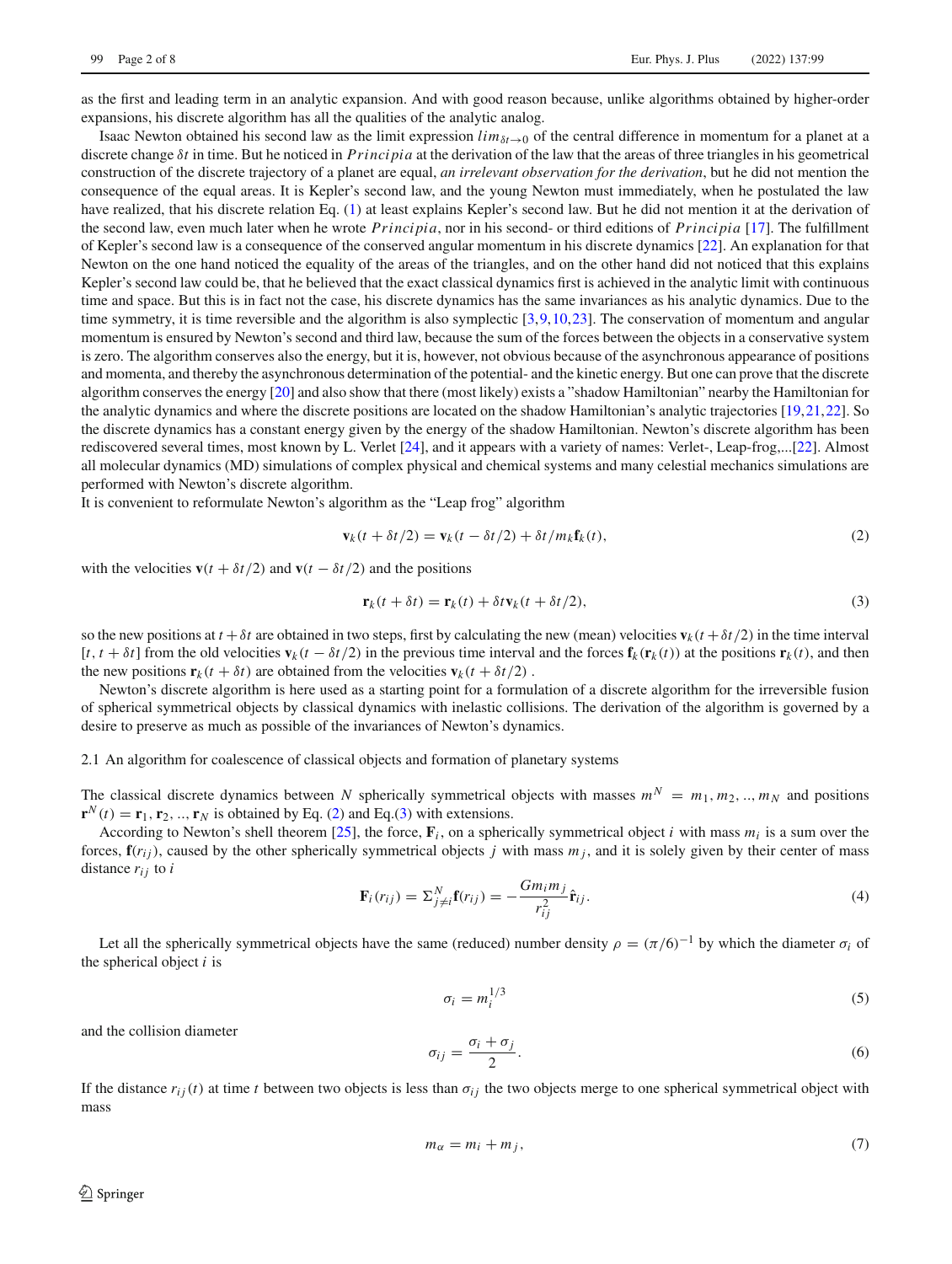and diameter

$$
\sigma_{\alpha} = (m_{\alpha})^{1/3},\tag{8}
$$

and with the new object  $\alpha$  at the position

$$
\mathbf{r}_{\alpha} = \frac{m_i}{m_{\alpha}} \mathbf{r}_i + \frac{m_j}{m_{\alpha}} \mathbf{r}_j,\tag{9}
$$

at the center of mass of the two objects before the fusion. (The object  $\alpha$  at the center of mass of the two merged objects *i* and *j* might occasionally be near another object *k* by which more objects merge, but after the same laws.)

Let the center of mass of the system of the *N* objects be at the origin, i.e.,

$$
\Sigma_k m_k \mathbf{r}_k(t) = \mathbf{0}.\tag{10}
$$

The momenta of the objects in the discrete dynamics just before the fusion are  $\mathbf{p}^N(t - \delta t/2)$  and the total momentum of the system is conserved at the fusion if

$$
\mathbf{v}_{\alpha}(t-\delta t/2) = \frac{m_i}{m_{\alpha}} \mathbf{v}_i(t-\delta t/2) + \frac{m_j}{m_{\alpha}} \mathbf{v}_j(t-\delta t/2),
$$
\n(11)

which determines the velocity  $\mathbf{v}_{\alpha}(t - \delta t/2)$  of the merged object.

The invariances in the classical Newtonian dynamics are for a conservative system with Newton's third law, i.e., with

$$
\mathbf{f}_{kl}(t) = -\mathbf{f}_{lk}(t) \tag{12}
$$

for the forces between two objects *k* and *l*, and with no external forces. An object *k*'s forces with *i* and *j* before the fusion are  $\mathbf{f}_{ik}(t)$ and  $f_{ik}(t)$ , and these forces must be replaced by calculating the force  $f_{\alpha k}(r_{\alpha k}(t))$ . The total force after the fusion is zero due to Newtons third law for a conservative system with the forces  $\mathbf{f}_{\alpha k} = -\mathbf{f}_{k\alpha}$  between pairs of objects, and the total momentum

$$
\Sigma_k \mathbf{p}_k(t_n + \delta t/2) = \Sigma_k \mathbf{p}_k(t_n - \delta t/2) + \delta t \Sigma_k \mathbf{f}_k(t_n)
$$
  
=  $\Sigma_k \mathbf{p}_k(t_n - \delta t/2),$  (13)

and the position of the center of mass are conserved for the discrete dynamics with fusion.

The determination of the position,  $\mathbf{r}_{\alpha}(t)$  and the velocity,  $\mathbf{v}_{\alpha}(t - \delta t/2)$ , of the new object from the requirement of conserved center of mass and conserved momentum determines the discrete dynamics of the *N* − 1 objects.

The angular momentum is affected by the fusion. The angular momentum of the system of spherically symmetrical objects consist of two terms

$$
\mathbf{L}(t) = \mathbf{L}_G(t) + \mathbf{L}_I(t) \tag{14}
$$

where  $L_G(t)$  is the angular momentum of the objects due to the dynamics obtained from the gravitational forces between their center of masses, and  $\mathbf{L}_I(t)$  is the angular momentum due to the spin of the objects. Without fusion  $\mathbf{L}_G(t)$  is conserved for Newtons discrete dynamics [\[22\]](#page-7-15). **L***I*(*t*) is, however, also conserved according to the shell theorem [\[25\]](#page-7-19) , where Newton proves that no net gravitational force is exerted by a shell on any object inside, regardless of the object's location within the uniform shell, by which the spin of the object is not affected by any force and is therefore constant. But at a fusion **L***<sup>G</sup>* changes by

$$
\delta \mathbf{L}_G(t) = \mathbf{r}_{\alpha}(t) \times m_{\alpha} \mathbf{v}_{\alpha}(t - \delta t/2) - \mathbf{r}_i(t) \times m_i \mathbf{v}_i(t - \delta t/2) - \mathbf{r}_j(t) \times m_j \mathbf{v}_j(t - \delta t/2). \tag{15}
$$

and **L***<sup>I</sup>* changes by

$$
\delta \mathbf{L}_I(t) = (\mathbf{r}_i(t) - \mathbf{r}_\alpha(t)) \times m_i \mathbf{v}_i(t - \delta t/2) + (\mathbf{r}_j(t) - \mathbf{r}_\alpha(t)) \times m_j \mathbf{v}_j(t - \delta t/2)
$$
  
=  $\mathbf{r}_i(t) \times m_i \mathbf{v}_i(t - \delta t/2) + \mathbf{r}_j(t) \times m_j \mathbf{v}_j(t - \delta t/2) - \mathbf{r}_\alpha(t) \times m_\alpha \mathbf{v}_\alpha(t - \delta t/2)$   
=  $-\delta \mathbf{L}_G(t)$ . (16)

So without fusion the angular momenta  $\mathbf{L}_I(t)$  and  $\mathbf{L}_G(t)$  with Newton's discrete dynamics are conserved separately, and at a fusion the total angular momentum is still conserved but with an exchange of angular momentum with δ**L***I*(*t*) = −δ**L***G*(*t*).

The exact classical discrete dynamics with fusion of colliding objects can be used to explore the self-assembly at the emergence of planetary systems and to investigate the stability and chaotic behavior of solar systems [\[26](#page-7-20)].

#### **3 Simulation of formation of planetary systems**

The algorithm Eqs.[\(2\)](#page-1-0), [\(3\)](#page-1-1) and IIA is used to simulate the emergence of planetary systems. The setup of the actual MD systems and the general conditions for MD for gravitational systems is given in the Appendix. Our planetary system is presumably created from flattened, rotationally supported disc structures of cosmic dust grains, and the composition of the building blocks–planetesimals– is grossly different from that of the sun [\[27\]](#page-7-21). Here, the results for twelve MD simulations of the emergence of planetary systems are presented. The planetary systems are obtained from different diluted "gas" states of  $N = 1000$  objects with equal masses and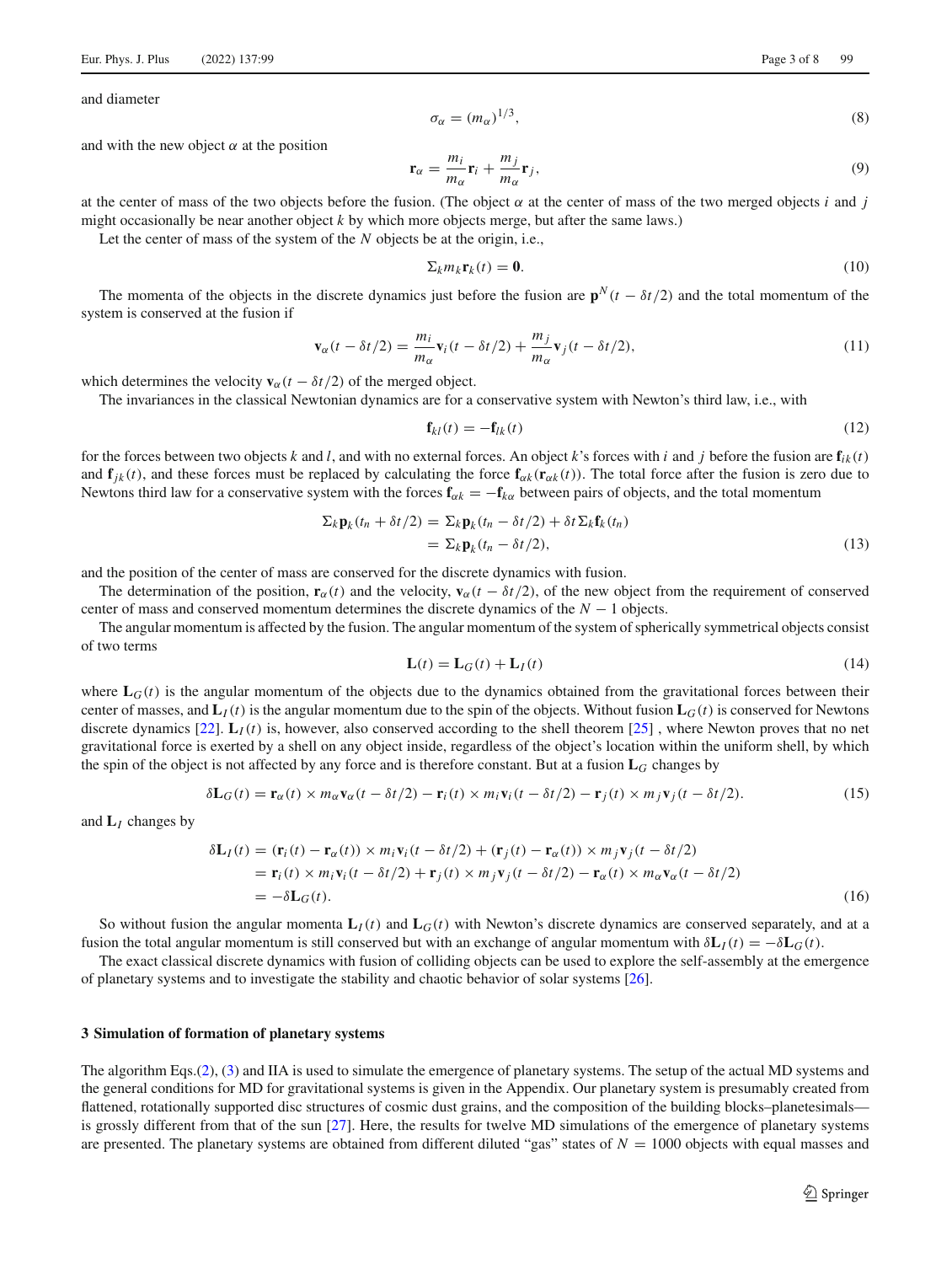

<span id="page-3-2"></span>**Fig. 1** The number *N*(*t*) of objects (sun, planets and free objects) as a function of time *t* with fusion for one (No. 1) of the twelve systems. This system contained 85[2](#page-3-0) objects at  $t = 250$ . The positions of the *N*=852 objects are shown in Fig. 2 (red dots) together with the start positions with  $N = 1000$  (small blue dots). At  $t = 4.5 \times 10^6$  the planetary system contained one Sun and 165 planets and free objects, and the system aged with only one fusion for the succeeding  $\Delta t = 5.5 \times 10^6$  time. The planet orbits at  $t = 4.5 \times 10^6$  for four inner planets are shown in Fig. [3](#page-3-1)



<span id="page-3-0"></span>**Fig. 2** The positions of the *N* objects at the start of fusion with small blue dots, and with red dots at  $t = 250$  where the fusion accelerated (Fig. [1\)](#page-3-2) and ended with one sun, 23 planets and 142 free objects



<span id="page-3-1"></span>**Fig. 3** The sun (red, enlarged) with four planets close to the sun. The orbits are obtained at  $t = 4.50 \times 10^6$  after creation of the solar system. Light blue: Orbit time  $T_{\text{orbit}} = 630$ , eccentricity  $\epsilon = 0.941$ ; green:  $T_{\text{orbit}} = 1308$ ,  $\epsilon = 0.867$ ; blue  $T_{\text{orbit}} = 1740$ ,  $\epsilon = 0.377$ ; magenta  $T_{\text{orbit}} = 1529$ ,  $\epsilon = 0.815$ . The light blue planet has circulated  $\approx$  seven thousand times around the sun

at different low temperatures (mean velocity of the objects), and the systems can be considered as embryos of planetary systems by self-assembly of simple small grains.

The creation of a system with one heavy central object and with some of the other objects in orbits around the central "sun" is established within a relative short period of time as illustrated in Fig. [1.](#page-3-2) The start configurations are diluted spherical (gas) distributions of objects (see Appendix). The objects are accelerated toward the center of mass by the gravitational forces, and the fusion of objects results in a creation of a system with one heavy object (the sun) and with other of the objects in elliptical orbits around the sun. The solar systems are created rather quickly. The system No. 1 (Figs. [1,](#page-3-2) [2,](#page-3-0) [3,](#page-3-1) [4,](#page-4-0) [5](#page-4-1) and Table [1\)](#page-5-0) is established already after a fusion time  $t \approx 1000$  (see Fig. [1,](#page-3-2) for MD details and unit of time see Appendix) with 386 objects consisting of one sun with the mass  $m_{\text{sun}} = 557$  and many planets and free objects. Nine of the planets have a mass  $m = 3$ , but most of the other planets and free objects (338) are not fused with others and have a mass  $m = 1$ . The solar system is in a rather stable state but ages slowly (Fig. [1\)](#page-3-2). First after  $t = 4.5 \times 10^6$  are all twelve planetary system stable and with very rare mergers (Table I). The four planets in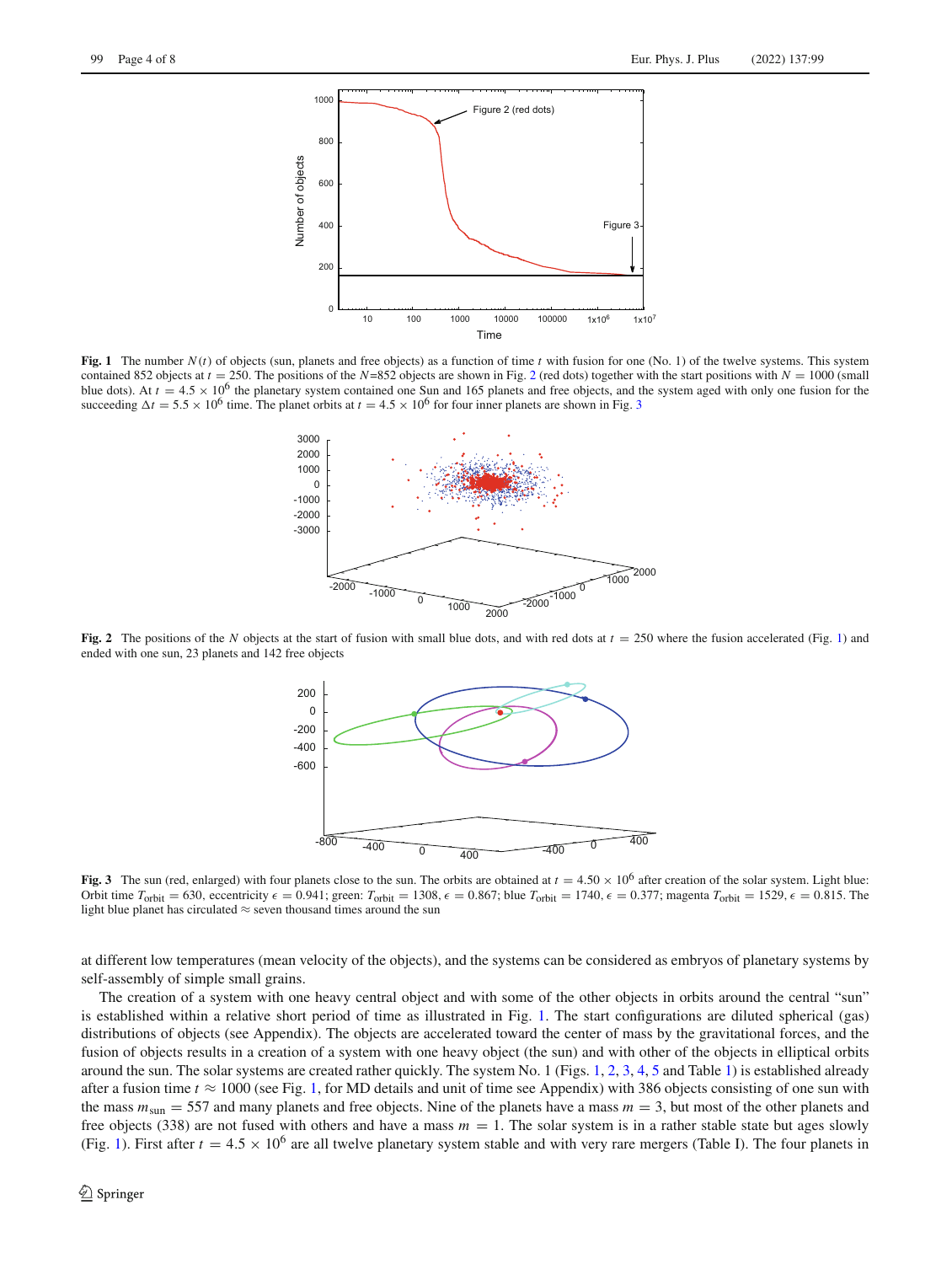

<span id="page-4-0"></span>**Fig. 4** Mean  $log$ −distances ( $log < r_i$ <sub>sun</sub>(*t*) >) to the sun of the objects *i* as a function of their relative ( $log$ ) mean velocities  $log(< v_i$ <sub>sun</sub>(*t*)) >) for planetary system No. 1. The means are for a time interval  $\Delta t \in [4.0 \times 10^6, 4.5 \times 10^6]$ . The locations of the four inner planets in Fig. [3](#page-3-1) are marked with their color from Fig. [3.](#page-3-1) The planets (colored spheres) are located on the lower branch of the distribution and the upper branch shows (black spheres) the mean locations of the free objects. The "Kuiper belt" with there objects (grey spheres) is estimated to be for mean locations ≈< *ri*,sun(*t*) >∈ [30000, 200000]. Orbits of planets in the Kuiper belt are shown in the next Fig.

<span id="page-4-1"></span>



planetary system No. 1 closest to the sun are shown in Fig. [4.](#page-4-0) The angular momentum, **L***G*, of the planetary system is constant if there is no fusion, but also the angular momenta of the individual planets are also almost constant. The four planets shown in Fig. [4](#page-4-0) have almost constant angular momenta with closed elliptical orbits.

The solar system shown in Figs. [1,](#page-3-2) [2,](#page-3-0) [3,](#page-3-1) [4](#page-4-0) is system No. 1 (see Table [1\)](#page-5-0). It consists of many planets including very tiny bounded planets in a "Kuiper belt" and with orbits which have an orbit time of more than  $t_{\rm orbit} = 1 \times 10^5$ . The existence of such Kuiper belt makes it difficult to determine precisely how many planets a planetary system consists of since the planets change their orbits over time. The distribution of planets and free objects is determined from the distances and velocities relative to the sun. A planet will have a relative short mean distance to the sun, averaged over a long time interval, whereas a free object has a long mean distance and a constant velocity. Figure [4](#page-4-0) shows the relative mean distances of the objects to the sun as a function of their relative mean velocities, where the means are obtained for  $\Delta t \in [4.0 \times 10^6, 4.5 \times 10^6]$ . The distribution has two branches, a lover branch for the planets and an upper branch for the free objects.

The Kuiper belt is located in between the two branches in Fig. [4.](#page-4-0) The objects in this zone are almost free from the gravitational attractions of the sun and the other planets, and sometimes an object in this zone escapes from the planetary system. Figure [5](#page-4-1) shows two planets in the Kuiper belt, where one (green) remained in the planetary system, whereas one (blue) escaped. The planet with green remained in the planetary system and with elliptical-like orbits. The planet with green was in an elliptical orbit with an eccentricity

$$
\epsilon = \frac{r_{\text{max}} - r_{\text{min}}}{r_{\text{max}} + r_{\text{min}}} = \frac{156090 - 115}{156090 + 115} = 0.9985,\tag{17}
$$

and with the longest distance  $r_{\text{max}} = 156090$  at aphelion and the shortest distance at perihelion  $r_{\text{min}} = 115$ . The orbit time is 5.06  $\times$  10<sup>5</sup>. After passing the aphelion at  $r_{i, sun}$ =156090, the planet ended in a new elliptical orbit closer to the sun with a new aphelion distance *ri*,*sun*=38635. The other object shown with blue in Fig. [5](#page-4-1) excaped the planetary system.

Our Solar system has a Kuiper belt located  $\approx$  30–100 AU (astronomical unit = mean distance between the Earth and the Sun). This distance is translated to the present solar systems by setting 1 AU=500, i.e.,  $\approx$  equal to the mean distance of one of the inner planets in Fig. [4](#page-4-0) (light blue). The lower border of the present Kuiper belt should be  $\approx 30 \times 500 = 15000$  with this unit and the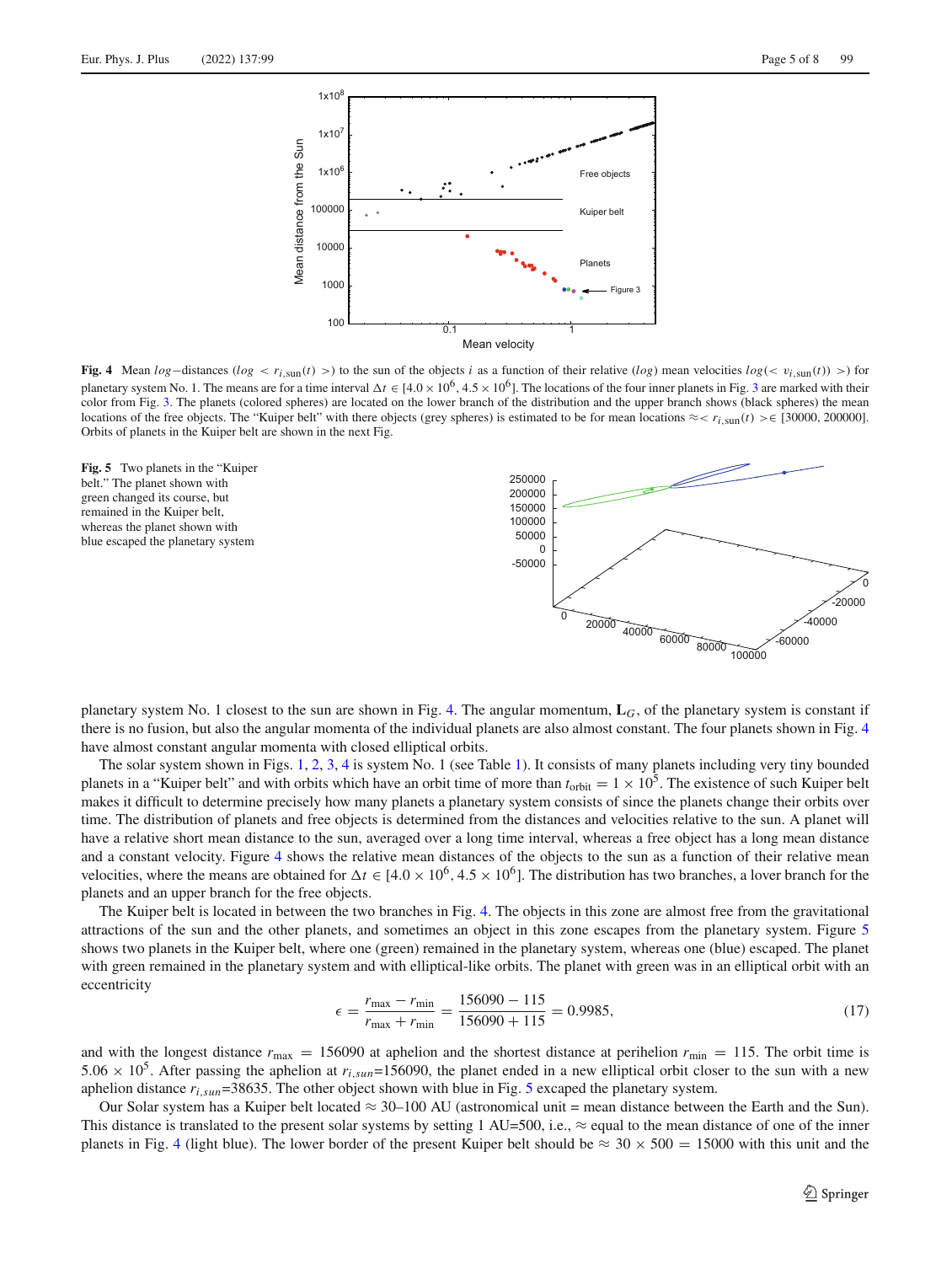<span id="page-5-0"></span>**Table 1** Collected data for the planetary systems

99 Page 6 of 8 Eur. Phys. J. Plus (2022) 137:99

| No.            | <b>Inner Planets</b> | "Kuiper planets | Free objects | $m_{\text{Sun}}$ | $r_{\rm cl}$ > | Temp  |
|----------------|----------------------|-----------------|--------------|------------------|----------------|-------|
|                | 21                   | $\overline{2}$  | 142          | 830              | 484            | 4.24  |
| 2              | 25                   | 10              | 317          | 628              | 119            | 8.88  |
| 3              | 24                   | 10              | 229          | 720              | 150            | 11.60 |
| $\overline{4}$ | 13                   | 5               | 224          | 739              | 455            | 12.53 |
| 5              | 23                   |                 | 253          | 700              | 191            | 10.76 |
| 6              | 8                    | 3               | 116          | 865              | 131            | 5.00  |
| 7              | $\mathcal{L}$        | $\Omega$        | 147          | 839              | 262            | 19.08 |
| 8              | 13                   | $\overline{4}$  | 182          | 765              | 452            | 3.45  |
| 9              | 15                   | 6               | 159          | 779              | 402            | 4.62  |
| 10             | 12                   | $\bigcirc$      | 141          | 826              | 44             | 3.95  |
| 11             | 8                    | $\overline{2}$  | 107          | 862              | 43             | 4.76  |
| 12             | 6                    | $\overline{c}$  | 90           | 897              | 145            | 4.65  |
|                |                      |                 |              |                  |                |       |

<span id="page-5-1"></span>



upper border should be  $\approx$  [5](#page-4-1)0000. The planet orbit shown with green in Fig. 5 has a maximum distance 156090. The present Kuiper belt in planetary system No. 1 is estimated to be in the interval  $|\mathbf{r}(t) - \mathbf{r}_{\text{sun}}(t)| \in [30000, 200000]$ .

The data for the twelve simulations of planets systems are collected in Table I. The data are obtained in the time interval  $t \in [4.0 \times 10^6, 4.50 \times 10^6]$  after the start of the fusions. The mean distances  $\langle r_c \rangle$   $>$  are the mean distance to the sun for the planet in a system closest to the sun. The temperatures, *T*, of the objects are obtained from the mean kinetic energy  $\lt E_{\text{Kin}} > /N = 3/2T$ , and the different start distributions and kinetic energies of the objects result in temperatures which varies with a factor of  $\approx 4$ . There is, however, no clear connection between the number of planets and the mean kinetic energies of the planetary systems.

The eccentricities and mean positions of planets in the twelve systems are shown in Fig. [6.](#page-5-1) The distributions show that the inner planets in general have an eccentricity significant below  $\epsilon = 1$ , which is the limit of stability for an elliptical orbit, whereas the planets close to the border of the Kuiper belt ( $\approx$  30000) all have eccentricities only little less than the limit of stability.

### **4 Conclusion**

Newton solved in *Principia* as the first, Kepler's equation and determined the analytic expression for the orbit of a planet -or a comet, but the analytic dynamics of a solar system with many planets can only be obtained numerically, traditionally by the use of higher order symplectic algorithms. But the discrete dynamics with Newtons central difference algorithm is also time reversible and symplectic and has the same invariances as his analytic classical dynamics. Here, his discrete algorithm is extended to handle fusion of objects at a collision and to create small planetary systems.

The formation of a planetary system depends on the distribution and the kinetic energies of the collection of objects that start to fuse together. Our planetary system is presumably created from flattened, rotationally supported disc structures of cosmic dust grains, and the composition of the building blocks—planetesimals —is grossly different from that of the sun [\[27\]](#page-7-21). Here, twelve planetary systems are created by fusions of a small number *N* = 1000 objects (planetesimals) with equal masses and from a spherical starting distribution of the merging objects, in order to test the algorithm and to obtain an "embryo" of a planetary system. The time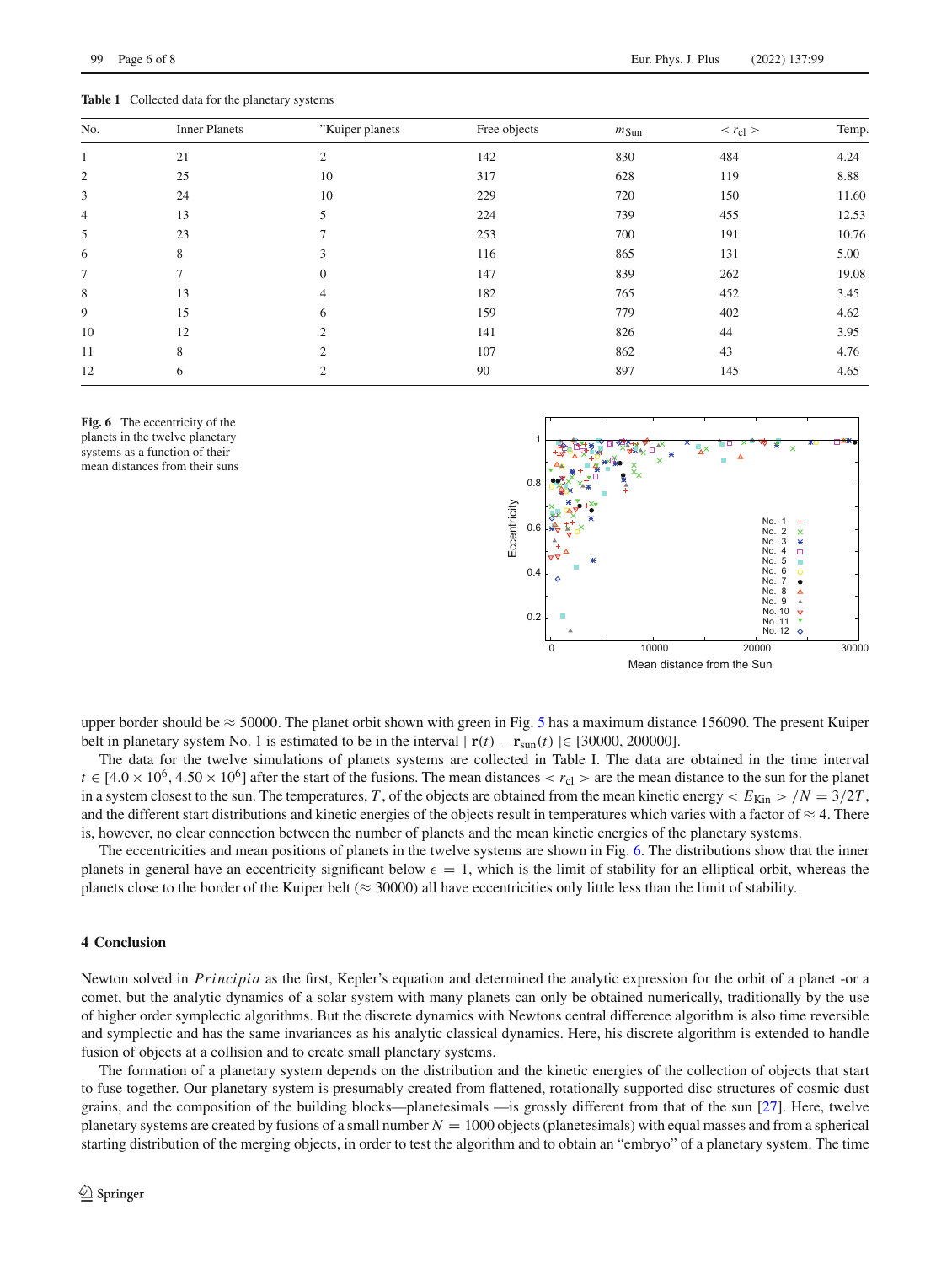evolutions in the systems reveal that the objects spontaneously form "mini" planetary systems with a heavy "sun" and with many of the planetesimals in orbits around the sun. The planetary systems have some qualities which agree with our own Solar system, with stable elliptical orbits and with many bounded objects at great distances from the sun in a "Kuiper belt." But the planetary systems deviate from the Solar system by, that the orbits are not in a common Ecliptic plane due to the spherically distributed starting positions of the merging objects. Furthermore, there is no planetary systems with moons. These deviations can, however, very well be a consequence of the small size of the systems with only  $N = 1000$  spherically distributed objects at the start of the fusion, and to the monodispersity of the systems with equal masses of the objects at the start. The small systems was selected in order to be able to follow the created solar systems over very long times without any approximations in order to test the exact algorithm and the aging and stability of the planetary systems.

The planetary systems are established over a short period of time with fusions. The systems are stable and age slowly by that a planet occasionally collided with another planet or with the sun and merge. Some of the planets were also accelerated out of the planetary system (Fig. [5\)](#page-4-1). The planetary systems show chaotic sensitivity, and the actual numbers of inner planets and their positions and eccentricities depend on the forces from all the other objects in the system, including the free objects far from the sun. Almost all of the twelve planetary systems contain many planets in Kuiper belts far from the suns.

The extension of Newton's discrete dynamics with the algorithm for fusion of colliding objects is the simplest possible. The fusion of two spherical symmetrical objects to one uniform and spherical symmetrical object is far from what actually happens when two macroscopic celestial bodies merge [\[28](#page-7-22)]. But, although it is straight forward to extend the algorithm to a more complex fusion at the collision, it has not be the goal with the present investigation. The algorithm is suitable for analysis of the self-assembly of planetesimals and, due to the exact dynamics, the algorithm can be useful at investigations of the impact of the chaotic behavior on the stability of planetary systems.

**Acknowledgements** This work was supported by the VILLUM Foundation Matter project, grant No. 16515.

**Data Availability Statement** Data will be available on request.

## **5 Appendix: Molecular dynamics simulation of planetary systems**

The simulations of the creation of planetary systems were performed for different numbers  $N = 100$ , 1000 and 10000 of objects and for different start configurations of the objects. The spherically symmetrical objects are identical and interact with the gravitational force Eq. [\(4\)](#page-1-2). All units (mass, time, length, energy/force) are given in units given by  $G, m_i$  and  $\sigma_i$ , and the present simulations are started with  $N = 1000$  objects with equal masses  $m_i = 1$  and diameter  $\sigma_i = 1$ . In order to simulate the orbit of a planet near the sun, it is necessary to choose a small time increment  $\delta t = 0.0025$  [\[22](#page-7-15)]. The MD simulations are with double-precision variables, the center of mass and the momentum and orbits of planets are conserved after more than  $10<sup>9</sup>$  time steps with a small time increment  $\delta t = 0.0025$ .

The phase space diagram for the gravitational system [\[29\]](#page-7-23) differs from a traditional phase space diagram. A collection of objects will, without fusion collapse at low temperature (velocities of the objects) and relative high concentration in the collection [\[30](#page-7-24)], but at high temperatures and low concentrations the collection of objects expands continuously in the space. The collapsed spherical symmetrical objects will, without fusion perform a crystal. It is as mentioned not possible to obtain a traditional phase diagram for a classical system with gravitational forces because the energy per object

$$
u/kT = 2\pi \rho \int_0^\infty u(r)g(r)r^2 dr
$$
  

$$
\approx -2\pi \rho G m_1 m_2 \int_0^\infty r_1 2 dr_1 2
$$
 (18)

(and free energy) diverges for an uniform distribution. The objects crystallize at low temperatures if the objects perform elastic collisions without fusion. In contrast to this behavior, the collections of free objects at low temperatures and concentrations and with fusion merge into solar systems with planets in regular orbits. The algorithm with fusions is used obtain planetary systems.

Here, we shall describe twelve simulations of the emergence of planetary systems for  $N = 1000$  and for diluted gas configurations of the objects at the start, which are spherically (blue dots in Fig. [3\)](#page-3-1). The twelve systems are generated for different start configurations and kinetic energies. The momenta and angular momenta  $\mathbf{L}_G(0)$  at the start  $t = 0$  are adjusted to zero.

Depending on the start configurations of positions and kinetic energy, the systems either collapse at low kinetic energy and high gas density into one heavy object (black hole), or expand in the open space for high kinetic energy and low density. But in between these ranges of velocities and concentrations some objects merge with creation of one heavy object (the sun), with planets and with unbounded objects. (A free object is characterized by the fact that it, with a constant direction with respect to the sun and with a positive energy  $E = E_{\text{Kin}} + E_{\text{Pot}}$ , increases its distance to the sun.)

The twelve systems are started at different mean "temperatures" *T* in the interval  $T \in [0.1, 0.5]$ . The fusions started shortly after (Fig. [2\)](#page-3-0) with an increase in the mean velocities. The total momenta and the center of masses and angular momenta **L** are conserved,